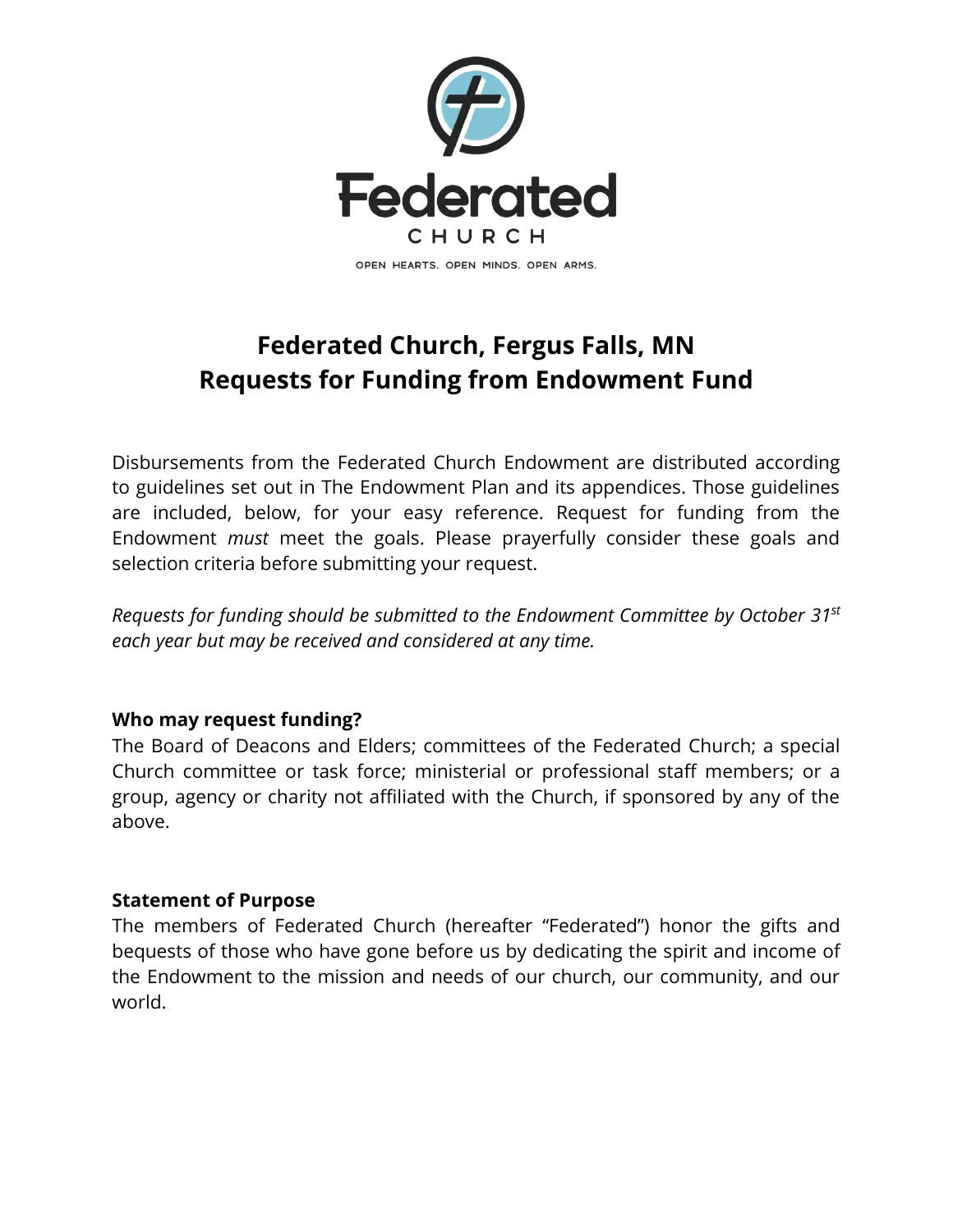### **Goals**

Distributions from the Endowment shall be used to advance the presence and mission of the church in the lives of people locally, nationally, and globally.

To that end, distributions shall be designated for major, long-term, recurring and/or special projects and ministries:

- within our local church and congregation, including the maintenance, repair, renovation, and new construction of facilities; and the acquisition of special equipment and supplies;
- within our local and regional community, including support for the victims of natural disasters, relief for the poor and destitute, and assistance to ecumenical needs and projects; and
- within the global community, with special emphasis on responding to poverty, neglect, abuse, homelessness, illness, malnutrition, exploitation, and crime; education, including Christian education; recognizing and nurturing gifts and attributes; and nurturing the faith.

### **Selection Criteria**

In reviewing and approving requests, the Endowment Committee and the Deacons and Elders shall use the following criteria:

- The request must meet the goals set forth above.
- In any given year, distributions will be made to no more than six distinct ministries, at least two-thirds of which shall serve the local community.
- Preference shall be given to proposals that seek to involve the congregation in the ministry. The committee and the Deacons and Elders may request assistance from a council, committee, or task force to enlist congregational support for a ministry.
- Although proposals of all sizes will be considered and/or approved, preference will be given to proposals that are anticipated to have significant impact.
- Only single year proposals will be considered.
- Requests for renewal of support beyond the original proposal may be considered. Groups will need to reapply each year.
- The Endowment Committee and the Deacons & Elders shall encourage the approval of at least one new ministry in each three-year period.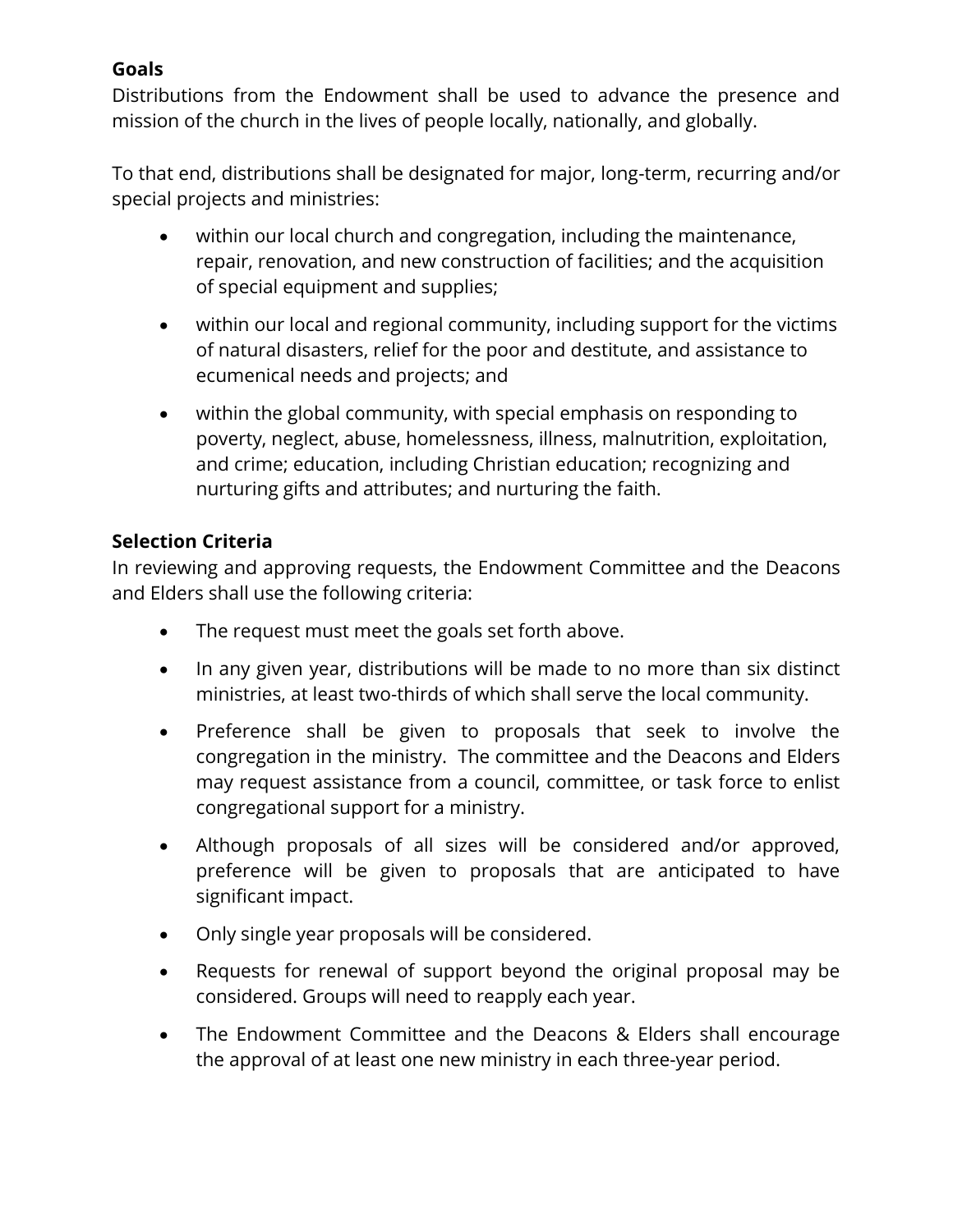

## **Federated Church, Fergus Falls, MN Request for Funding from Endowment Distributions**

| Amount requested: _____________                                                                                 |
|-----------------------------------------------------------------------------------------------------------------|
| Would you accept a lesser amount? $\Box$ Yes $\Box$ No If yes, what amount: \$                                  |
| Is this a new request or a renewal request? $\Box$ New $\Box$ Renewal                                           |
| 1000 - 1000 - 1000 - 1000 - 1000 - 1000 - 1000 - 1000 - 1000 - 1000 - 1000 - 1000 - 1000 - 1000 - 1000 - 1000 - |

Will the requested funds be matched or supplemented with matching funds or contributions, in-kind contributions, or service hours contributed by the congregation or members of the organization?  $\square$  Yes  $\square$  No

**\_\_\_\_\_\_\_\_\_\_\_\_\_\_\_\_\_\_\_\_\_\_\_\_\_\_\_\_\_\_\_\_\_\_\_\_\_\_\_\_\_\_\_\_\_\_\_\_\_\_\_\_\_\_\_\_\_\_\_\_\_\_\_\_\_\_\_\_\_\_\_\_\_\_\_\_\_\_\_\_\_\_\_\_\_\_\_\_\_\_\_\_\_\_**

**\_\_\_\_\_\_\_\_\_\_\_\_\_\_\_\_\_\_\_\_\_\_\_\_\_\_\_\_\_\_\_\_\_\_\_\_\_\_\_\_\_\_\_\_\_\_\_\_\_\_\_\_\_\_\_\_\_\_\_\_\_\_\_\_\_\_\_\_\_\_\_\_\_\_\_\_\_\_\_\_\_\_\_\_\_\_\_\_\_\_\_\_\_\_**

**\_\_\_\_\_\_\_\_\_\_\_\_\_\_\_\_\_\_\_\_\_\_\_\_\_\_\_\_\_\_\_\_\_\_\_\_\_\_\_\_\_\_\_\_\_\_\_\_\_\_\_\_\_\_\_\_\_\_\_\_\_\_\_\_\_\_\_\_\_\_\_\_\_\_\_\_\_\_\_\_\_\_\_\_\_\_\_\_\_\_\_\_\_\_**

If yes, please specify: